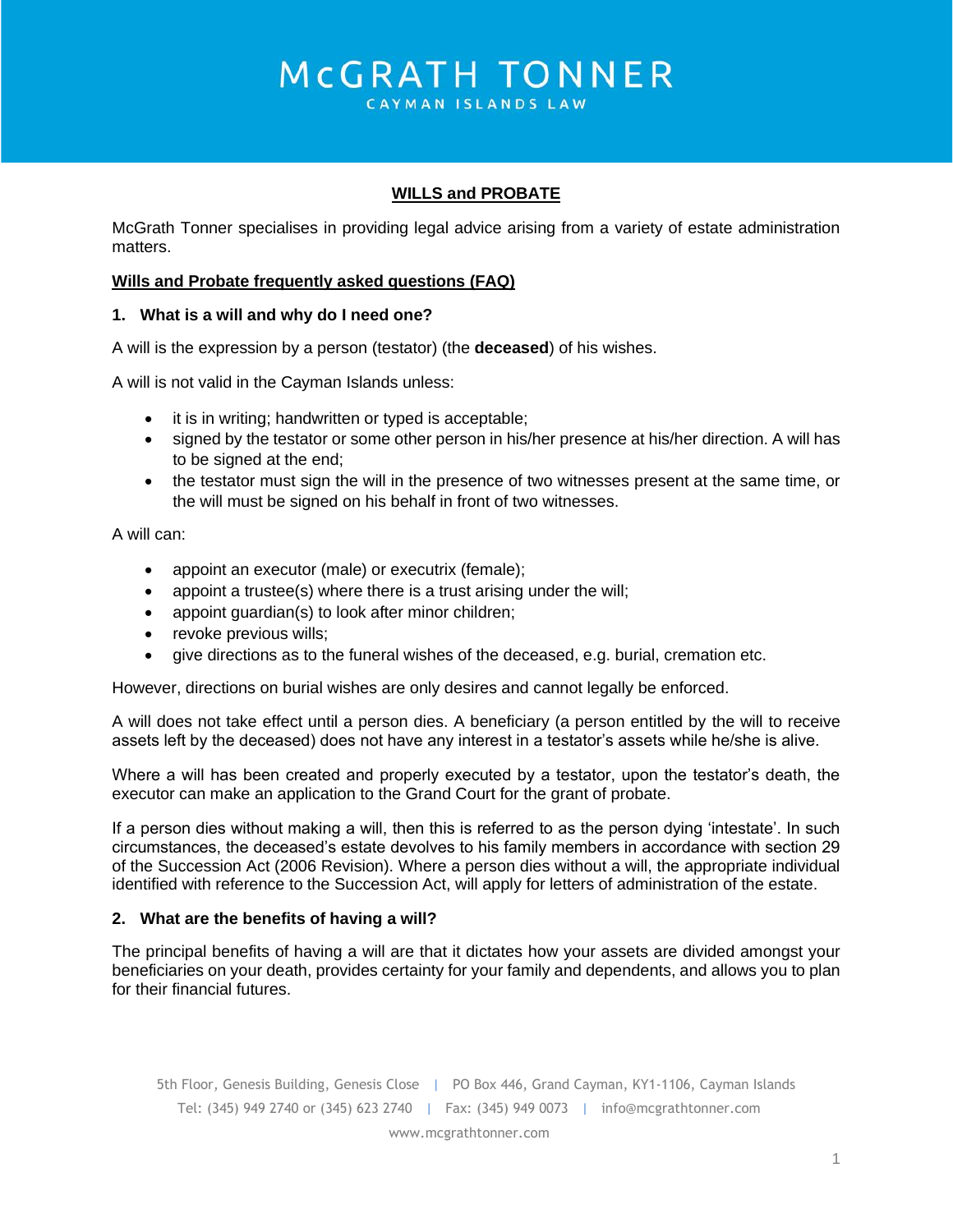## **3. Can my will be challenged?**

A will can be challenged by a person who believes that they are entitled to be a beneficiary or having such other interest in the deceased's assets. In order to challenge a will, a claimant must file a caveat with the Grand Court.

## **4. Who can witness my will?**

There are no requirements in the Wills Act as to who can be a witness save that any witness has to be mentally competent. A blind person is incapable of witnessing a will since the will has to be witnessed (signed) in his/her 'presence' and he/she is unable to 'witness' the act

## **5. Where do I keep my will?**

You can keep your will in a safe place or if you have a trusted friend or family member you can have them keep your will.

If we draft your will, normally, we retain your will in a safe and provide certified copies to you and any executor/executrix.

#### **6. How long does a will last for?**

A will is valid until either it is revoked or until probate has been granted by the Grand Court. Upon the grant of probate, the executor has one year to administer, divide and distribute the deceased's estate in accordance with the terms of the will, the Succession Act and the Probate and Administration Rules.

#### **7. How can I revoke my will?**

A will by its very nature can be revoked. There are four methods of revocation:

- marriage or civil partnership, except a will made in the exercise of a power of appointment;
- burning, tearing or otherwise destroying of a will or codicil by the testator with the intention of revoking it;
- drafting of another will or codicil executed in the manner required by law; and
- duly executed writing by the testator declaring an intention to revoke.

No will, when revoked, will be revived otherwise than by re-execution or codicil.

#### **8. What happens to any assets that I left for my child(ren) who have died before me?**

Where a will named a testator's child as a beneficiary and that child dies before the testator but left a child(ren) of their own, that child(ren) will be entitled to receive their parent's share of the estate.

#### **Our services**

#### **The drafting of your will**

McGrath Tonner is able to draft wills for both residents of the Cayman Islands and those non-residents who have assets in the Cayman Islands. The complexity of your will (and therefore its cost) will likley be determined by (a) the value of your estate and (b) how simple or complicated the arrangements for the distribution of your assets.